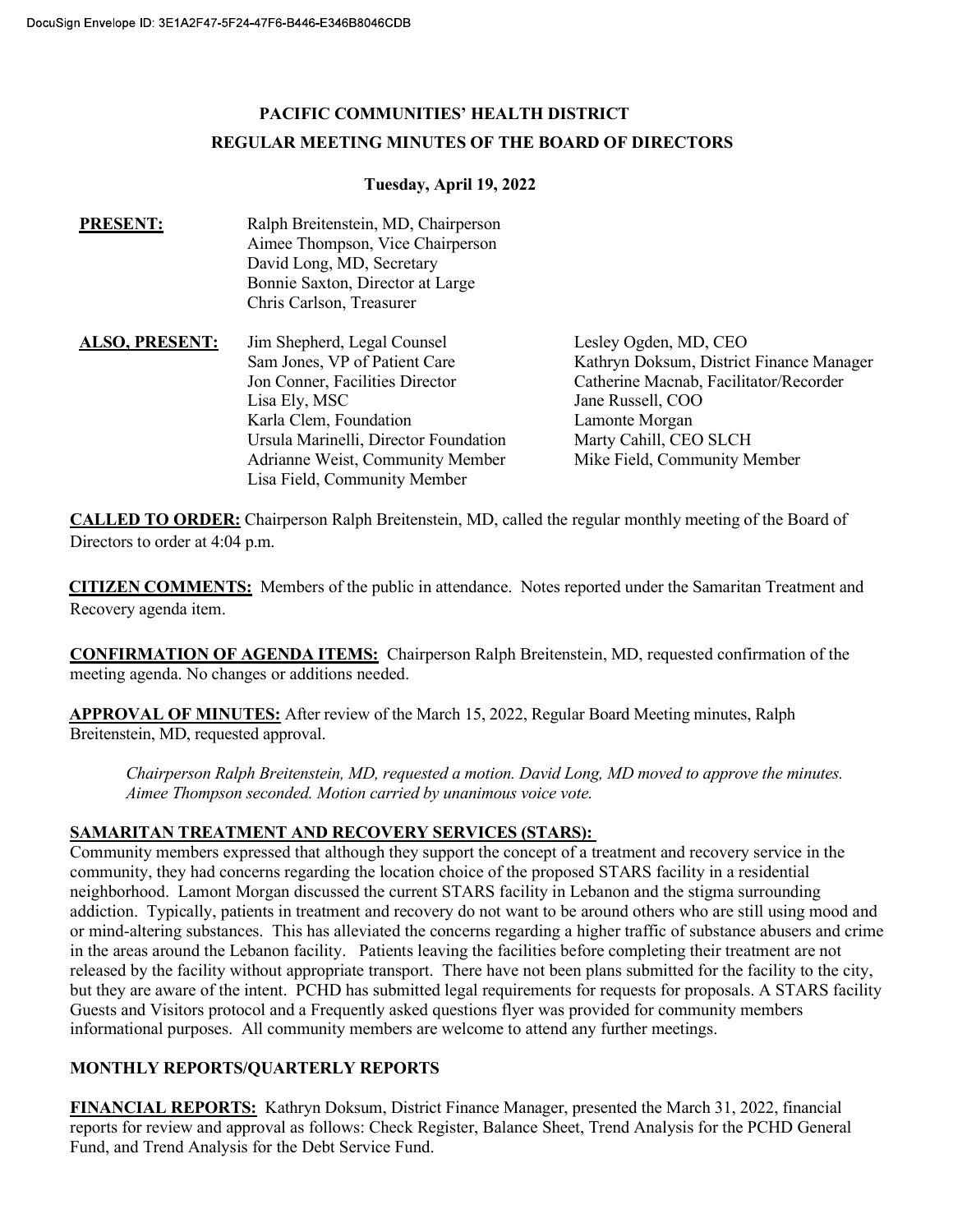Chairperson Ralph Breitenstein, MD, requested a motion to approve the financials. Bonnie Saxton, moved to approve. Chris Carlson seconded. Motion carried by unanimous voice vote.

BUDGET CALENDAR: Kathryn Doksum, District Finance Manager presented the 2022-2023 Budget timetable which outlines the budget process. A nomination was made to appoint Kathryn Doksum as the 2022-2023 Budget Officer. The draft budget will be presented at the May meeting, Notice of Budget hearing and summary will be posted on June  $10<sup>th</sup>$ , Budget hearing and PCHD Board of Directors meeting with approval of the budget and resolution to adopt the fiscal year 2022-2023 budget will occur June 21<sup>st</sup>, submission of the adopted budget to the County Assessor and other agencies to occur on July 15<sup>th</sup> and a copy of the completed budget will be submitted to the County Clerk on September  $30<sup>th</sup>$ , 2022.

Chairperson Ralph Breitenstein, MD, requested a motion to approve appointment of Kathryn Doksum as Budget Officer and adopt the Budget timetable. Aimee Thompson moved to approve. Chris Carlson seconded. Motion carried by unanimous voice vote.

LEGAL REPORT FROM COUNSEL: Jim Shepherd reported that the Samaritan lawsuit against Neenan for the hospital defective floor issues mediation date has been moved to November 30, 2022, with an expert meeting on June 6, 2022.

HOSPITAL REPORT: Dr. Ogden provided an update about the following:

As our OHA crisis relief staff have now left, we are feeling many of our staffing gaps more acutely. It is dramatic how much the state OHA assistance has helped us. Labor costs have accelerated over the last year. To better understand the nationwide health care labor shortage and how growing labor costs are affecting hospitals, there is a short article regarding how the rising cost of labor will adversely affect the healthcare industry by Kaufman Hall. SPCH has an extremely low turnover rate as of last year as well as a relatively stable workforce which gives room to celebrate but we anticipate the extravagant labor costs will affect our site. Chair presented Rading Foreintstin, MD, requested a motion to approve appointment of Kathryn Doksum as Budget<br>Ufficer and adapt the Budget timetable. Aimee Thompson moved to approve. Chris Carlson seconded. Motion carried

We have been hearing from LGBTQ+ community reporting uncomfortable or unsatisfying patient experiences with SPCH recently. While we would never refuse service or knowingly discriminate, even innocent mistakes can cause delayed or foregone care because of concerns of mistreatment. Two of the biggest things we can learn to do well is to are some things we are working on as part of our Equity & Inclusion efforts, as we want to become a better employer and health care provider for those who are in the minority or marginalized:

- Working on changes to Epic to make it more helpful to us and our patients' needs.
- Sharing suggested scripting that can help staff navigate unfamiliar or uncomfortable conversations.
- Reactivating our Patient and Family Advisory Council (PFAC) who advise us on all topics related to the patient experience.
- Forming Samaritan Employee Resource Groups (SERG) to help advise on topics in the diversity, equity, and inclusion realm.
- Working with our SHS Equity and Inclusion Council, the American Hospital Association, and others to adopt training materials and outline strategic plans.
- Identifying ways, we can indicate LGBTQ+ clinical interests in provider online biographies so this information becomes searchable by name and location.

We are coming up on Celebrating Samaritans Week, May 9 to 13 and Nurses Day celebration. Board members who are interested in participating in these celebrations are welcome to attend.

In addition, Dr. Ogden also reviewed the Samaritan Pacific Health Services (SPHS) Quality & Service Excellence statistics for the following: Inpatient, Emergency Room, Primary Care Clinics, Specialty Clinics, Support Services, Community Partnership, Sustainability, and Employee Engagement.

CONSTRUCTION PROJECTS: Jon Conner reported that a request for proposals was posted in the papers for the STARS project. Five firms reached with questions and 4 intend to submit responses.